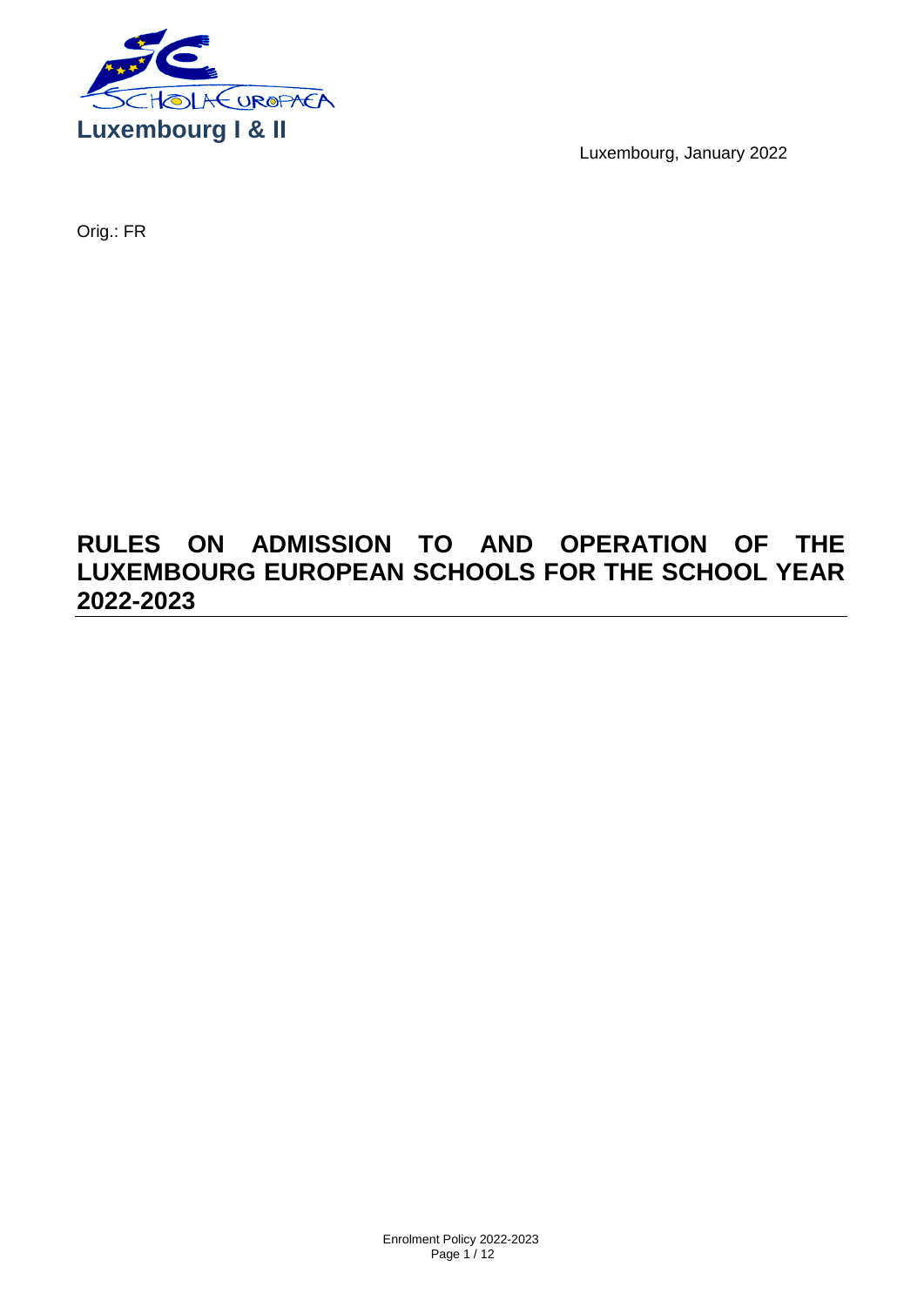# **Table of content**

| L.   |                                                                           |
|------|---------------------------------------------------------------------------|
| Ш.   |                                                                           |
| III. |                                                                           |
| IV.  |                                                                           |
| V.   |                                                                           |
| VI.  |                                                                           |
| VII. |                                                                           |
|      | VIII. Additional rules for the enrolment of Category II and III pupils  8 |
| IX.  |                                                                           |
| Х.   |                                                                           |
| XI.  |                                                                           |
|      | XII. General regulations for language teaching in the European School: 10 |
|      | XIII. Pupils with Special Educational Needs (Intensive Support) 10        |
|      | Annex 1: Map of Luxembourg                                                |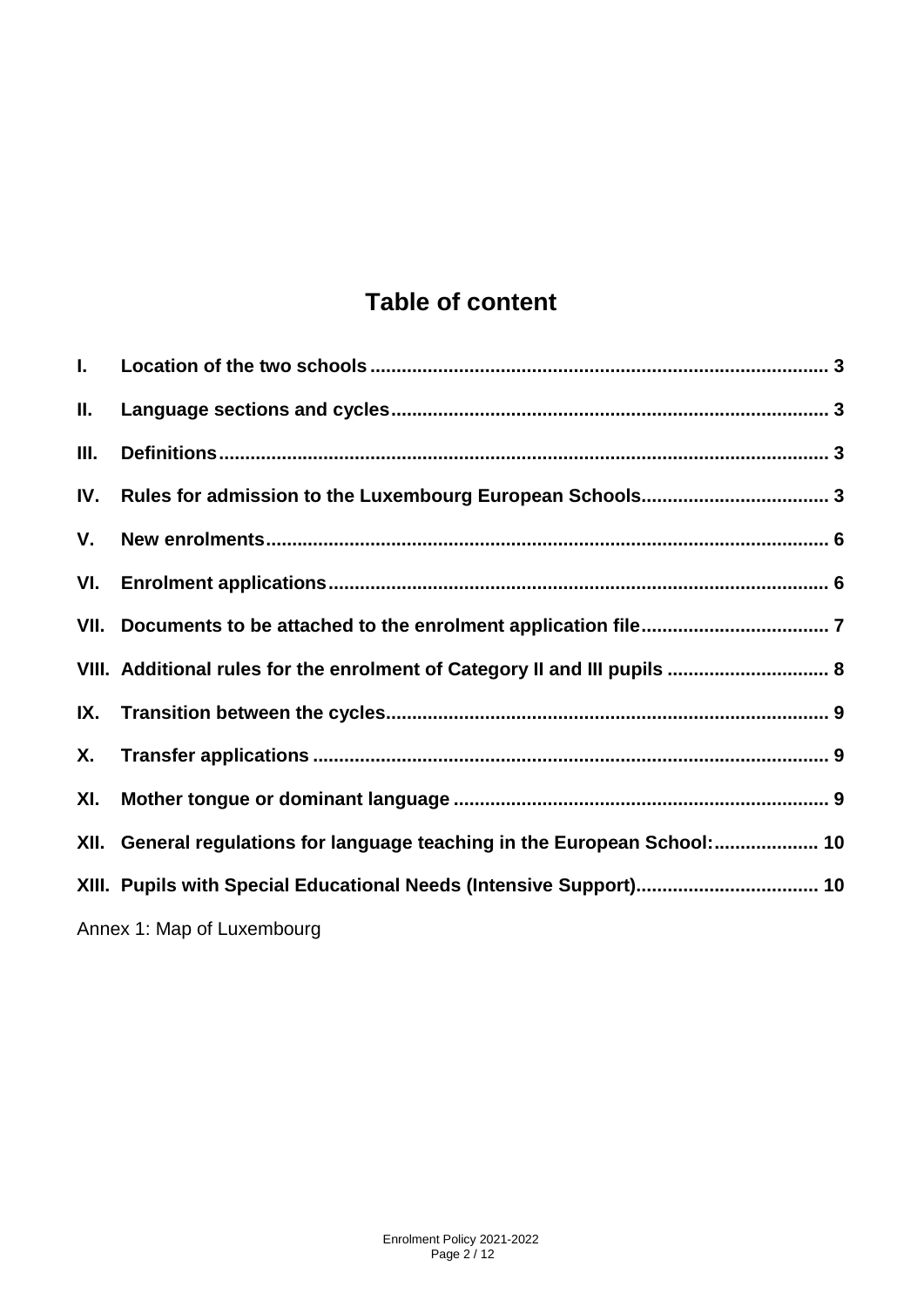# <span id="page-2-0"></span>**I. Location of the two schools**

The European School, Luxembourg I is located at 23**,** boulevard Konrad Adenauer, L-1115 Luxembourg.

The European School, Luxembourg II is located at 6, rue Gaston Thorn, L-8268 Bertrange.

#### <span id="page-2-1"></span>**II. Language sections and cycles**

The European School, Luxembourg I accommodates the following language sections and/or mother tongues: BG, ES, ET, FI, LT, LV, NL, PL, PT, SV.<sup>1</sup>

The European School, Luxembourg II accommodates the following language sections and/or mother tongues: CS, DA, EL, HR, HU, IT, RO, SK, SL. 1

The following language sections, called vehicular language sections, are present in both of the Luxembourg European Schools: DE, EN, FR. The teaching of Irish (GA) is also available in both schools to pupils of Irish nationality in the EN section. The teaching of Maltese (MT) is provided in the European School Luxembourg II for pupils of Maltese nationality in the EN section.

## <span id="page-2-2"></span>**III. Definitions**

Pupils of the European schools (ES) are divided into 3 categories, defined as follows (summary):

- **Category I:** Pupils whose parents are members of the staff of a European Institution or a related organisation, in accordance with Chapter XII of the [Digest of Decisions of the Board of](https://www.eursc.eu/Documents/2014-02-D-14-en-3.pdf#search=chapter%20XII%20Board%20of%20governors)  [Governors,](https://www.eursc.eu/Documents/2014-02-D-14-en-3.pdf#search=chapter%20XII%20Board%20of%20governors) and who are employed directly and continuously for a minimum period of one year. These pupils are exempt from school fees.
- **Category II:** Pupils who are admitted under a so-called Category II agreement concluded with this company or organisation whereby the latter has undertaken to pay a contribution equivalent to the actual cost of schooling of the pupils concerned.
- **Category III:** Pupils who do not belong to Categories I or II. These pupils can be admitted provided that places are available within the limits laid down by the regulations. School fees, as set on annual basis by the Board of Governors of the European Schools, are payable.

# <span id="page-2-3"></span>**IV. Rules for admission to the Luxembourg European Schools**

The objectives of the current policy on admission to the Luxembourg European Schools are as follows:

1. To guarantee balanced distribution of the pupil population between the two Schools and between the language sections present in the two Schools (DE, EN, FR), whilst also ensuring their continuing existence. In that connection, the development of pupil numbers in the DE, EN and FR sections will be carefully monitored and new classes will be created on a balanced basis, in proportion to each School's intake capacity;

 $\overline{a}$ <sup>1</sup> See tables of the different language sections of the ES, Lux. I & II at the end of the document. (p. 11)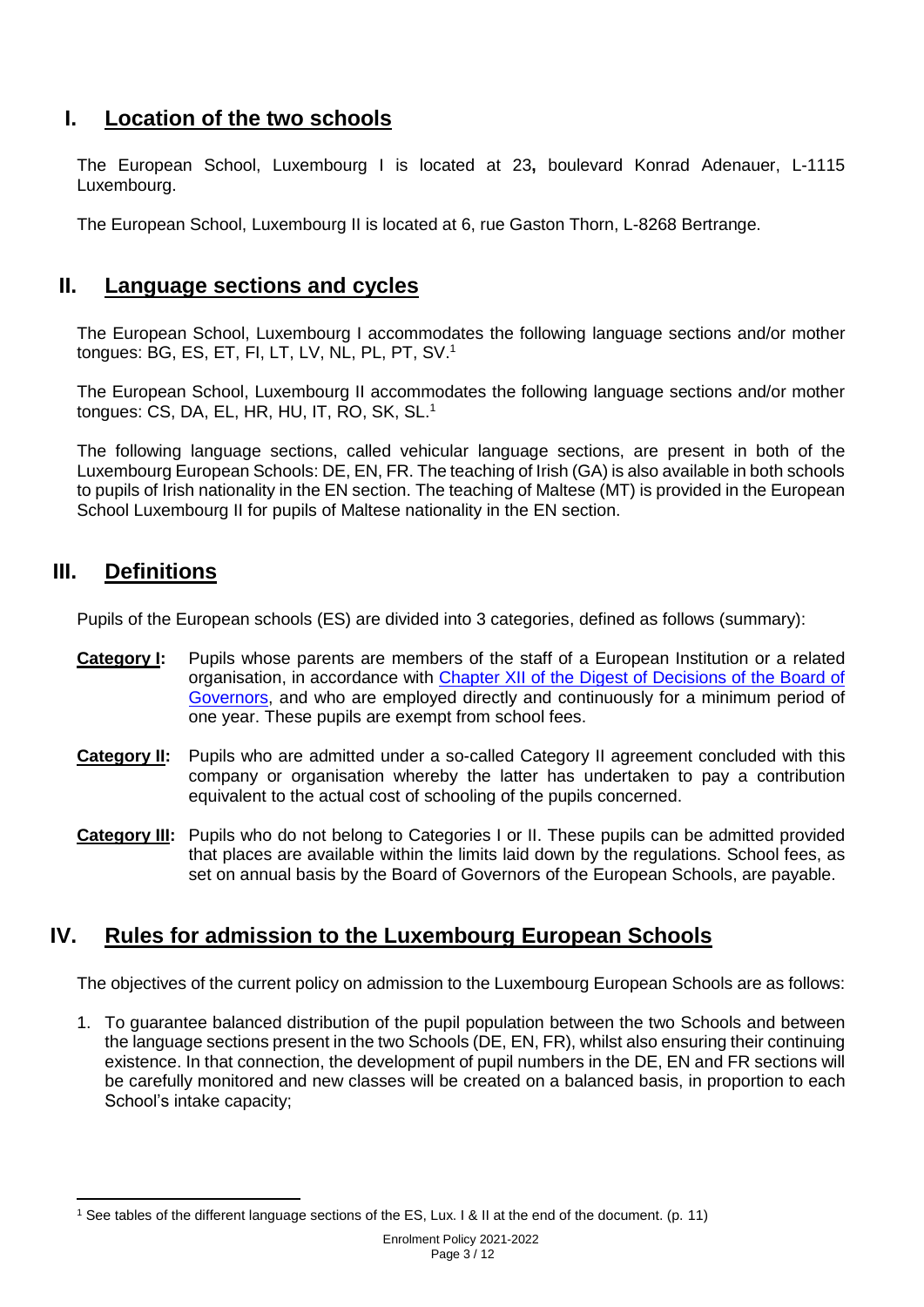- 2. To ensure optimum use of the resources available in the two Schools, in order to meet pupils' needs as far as possible and to ensure pedagogical continuity;
- 3. Without prejudice to the objective of ensuring balanced distribution of the pupil population between the two Schools, to respect the interest of pupils and their families by taking into account, where necessary, their place of residence. In this regard, a distinction is made between 'old' and 'new' residents;
- 4. To guarantee enrolment at the same School of pupils belonging to the same group of siblings;
- 5. To guarantee that Categories I and II pupils who attended a School for at least one school year and who have been away from it for a maximum of three years may return to their original School. After their parents' return from an assignment abroad, such pupils may re-enrol at their original School.

To achieve these objectives, applications for enrolment will be dealt with on the basis of the following rules:

- 1. Pupils for whom there is a single language section and SWALS: Pupils whose language section is present in only one of the two Luxembourg European Schools will be automatically enrolled at that school, whilst pupils without a language section – so-called 'SWALS' (Students Without A Language Section) – will be enrolled at the School where their mother tongue is taught.
- 2. New residents: Without prejudice to Rule 1, pupils of the DE, EN or FR language sections who, at the time of submission of the application for their enrolment, must be regarded as 'new residents' will in principle be enrolled at the European School, Luxembourg II. Within the meaning of this enrolment policy, pupils whose legal representatives do not have their principal residence in the Grand Duchy of Luxembourg or in the immediate vicinity at the time of submission of the enrolment application file will be regarded as 'new residents'.
- 3. Old residents: Without prejudice to Rule 1, pupils of the DE, EN and FR language sections who are not 'new residents' within the meaning of the aforementioned Rule 2 will be distributed between the Luxembourg I and II Schools according to the pupil's place of residence. The geographical distribution will be as set out below, on the basis of the pupil's place of residence (as declared on the enrolment form).

On the map appended to this document, the N-S line divides the country and its region into two parts.

- ZONE 1 (South-West of the country): pupils will be assigned to the ES Luxembourg II.
- ZONE 2 (North-East of the country): pupils will be assigned to the ES Luxembourg I.

Should this distribution not allow classes that are balanced in number to be produced or in the event that there might not be enough places in the class requested within the meaning of Rule 6 (see below page 3), the North-East catchment area will be reduced up to lines X and Y on the map, so that only pupils whose place of residence is located within that limited area will be entitled to be enrolled at the European School, Luxembourg I.

The City of Luxembourg is itself divided into two catchment areas.

• Pupils from the districts located in the south-west of the city will be sent to the ES, Luxembourg II: Merl, Belair, Belair-Nord/Rollingergrund, Hollerich, Cessange, Gasperich, Bonnevoie, Gare and Howald districts (Howald being considered as attached to the City of Luxembourg).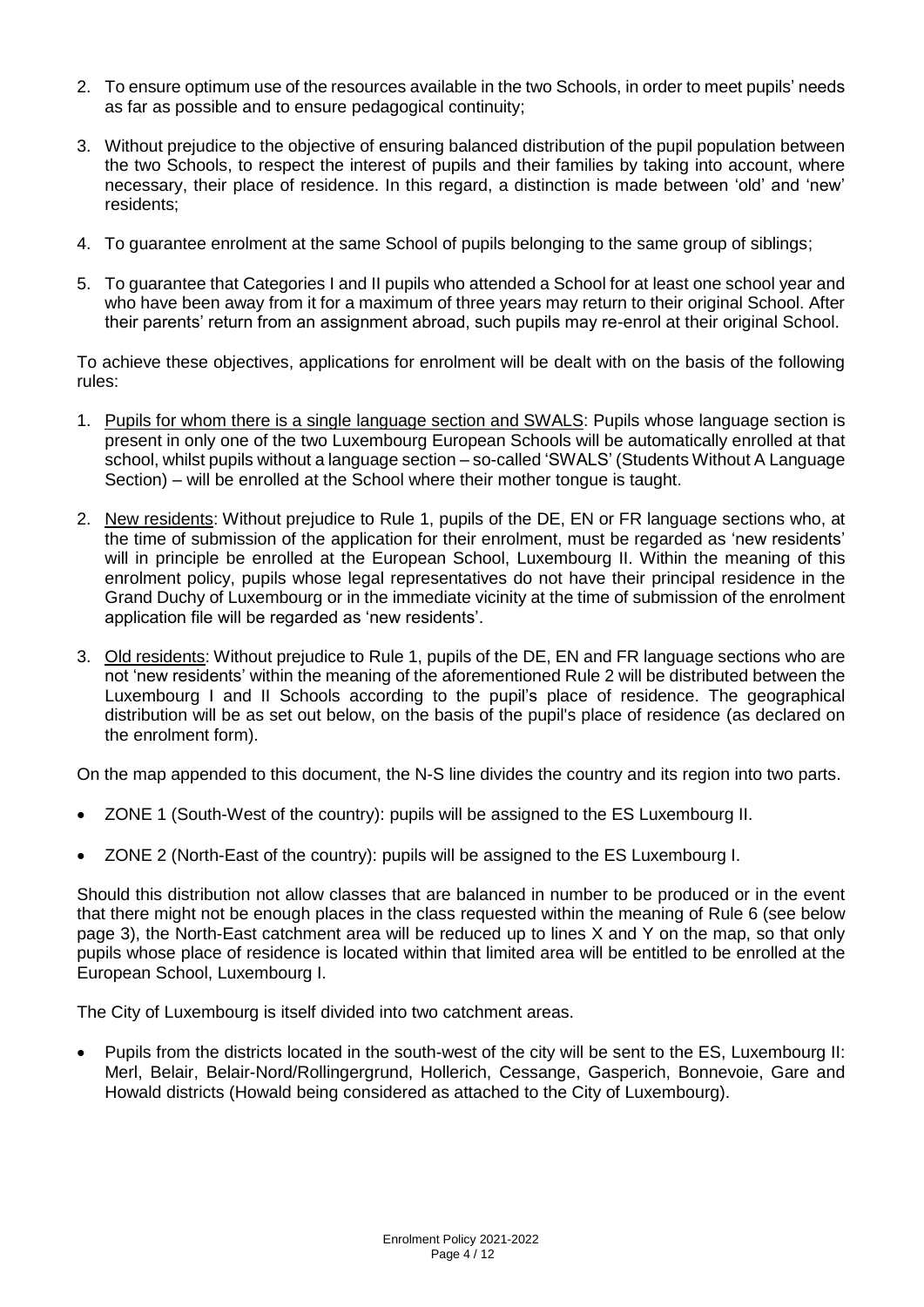- Pupils from other districts will in principle be assigned to the ES, Luxembourg I, according to the places available within the meaning of Rule 6 (see below).
- 4. Grouping/Regrouping of siblings: Rules 2 and 3 may not have the effect of enrolling children belonging to the same group of siblings at different Schools. Unless parents expressly waive their right to this provision, the grouping and regrouping of siblings are guaranteed.
	- 'Grouping of siblings' means admission to the same School of pupils belonging to the same group of siblings for whom applications for enrolment have been submitted simultaneously for the first time.
	- 'Regrouping of siblings' means admission to the same School of the brothers and sisters of pupils who attended that School in the previous school year.
	- **For Category III**, the grouping and regrouping of siblings is possible only if places are available.
- 5. Return to the original school: Pupils of category I and II who attended their School of origin for at least one school year and who left it a maximum of three years previously will be allowed to return to it.
- 6. Criteria taken into account for balanced distribution of pupil numbers between the two Schools: There is balanced distribution, within the meaning of this provision, when the difference in pupil numbers between classes in the same year group is equal to seven or less. No application for enrolment will be accepted by a specific School if the class requested already has 27<sup>2</sup> pupils whilst the other School has fewer than 27 pupils in a class in the same year group and language section. This limit is not applicable to enrolments in secondary years S6 and S7, where the maximum number of pupils can be 30.
- 7. Priority criteria should there be an insufficient number of places available in one of the Schools: The two Luxembourg European Schools will apply a concerted policy on the creation of new classes and of distribution of pupils in the DE, EN and FR sections. The criteria taken into account for enrolment in these sections in a specific School are, in the following order of priority:
	- the geographical criterion for distribution set out in Rule 3;
	- the distance between the place of residence and the School to be attended.

Supporting documentary evidence will be requested.

 $\overline{a}$ 

 $2$  A reserve of three places will be constituted in order to limit the risk of having to divide a class should SWALS arrive during the school year who automatically have to be admitted to the School for which the enrolment application has been submitted.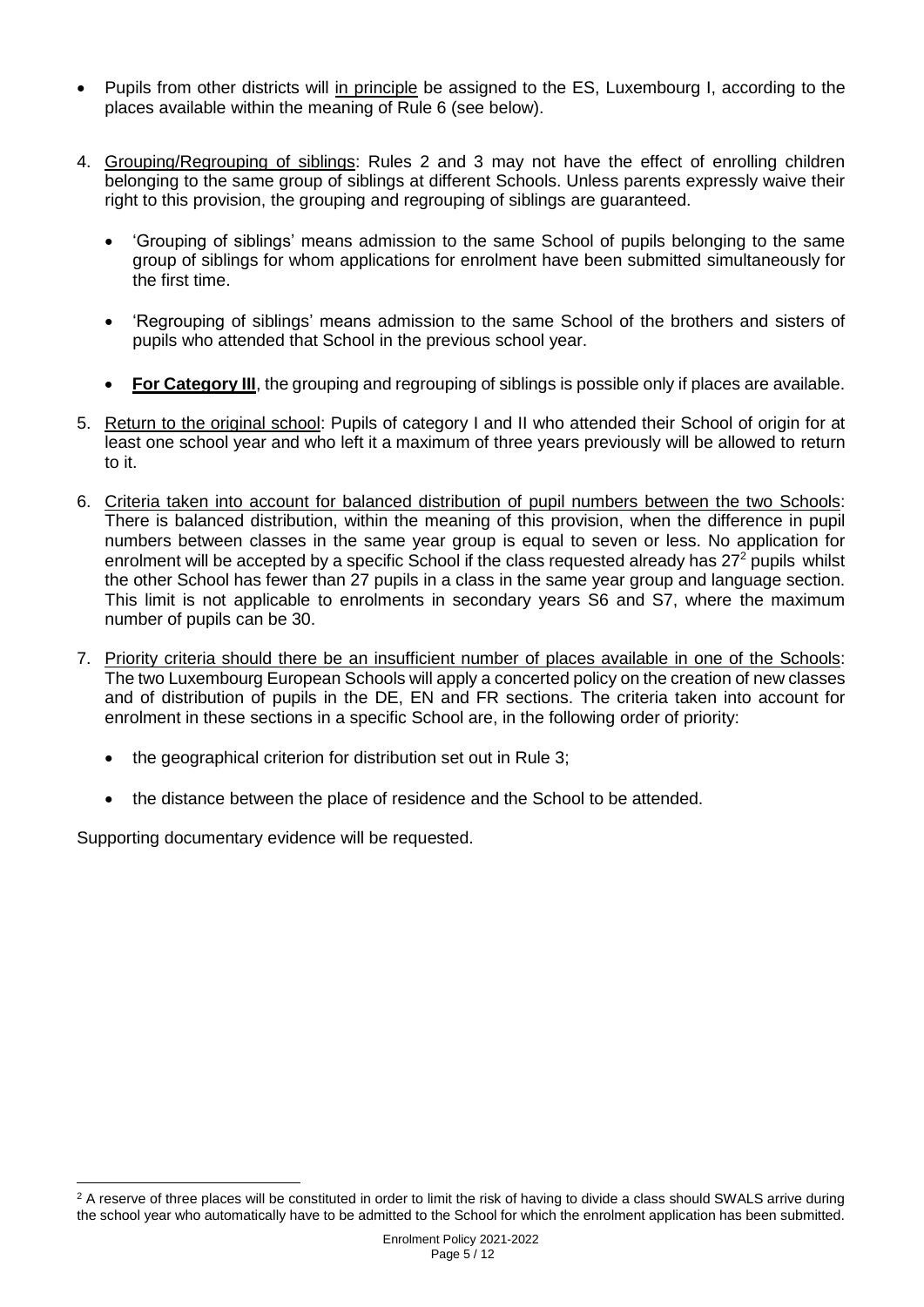# <span id="page-5-0"></span>**V. New enrolments**

#### **Submission of the enrolment application file**

The pupil's enrolment application file must be sent to the school during the registration period, at the places and dates indicated below. We draw the attention of Category I parents whose children are enrolled at the OIL (Office for Infrastructure and Logistics) day nursery (garderie), commonly called the CPE, that an application file must be submitted for their child's enrolment at the nursery school.

The application will be taken into consideration **ONLY WHEN ALL THE DOCUMENTS REQUIRED HAVE BEEN ATTACHED TO THE SAID APPLICATION. INCOMPLETE APPLICATIONS WILL BE RETURNED.**

#### **Children may be admitted to the school only if they are toilet-trained.**

For further information, particularly about the general rules for the enrolment of pupils in the DE, EN and FR sections of the Schools, parents should refer to the document 'FAQ', published on the respective School's website: [www.eel2.eu](http://www.eel2.eu/) and [www.euroschool.lu.](http://www.euroschool.lu/)

## <span id="page-5-1"></span>**VI. Enrolment applications**

Applications for enrolment in the following language sections/mother tongues, namely BG, ES, ET, FI, LT, LV, NL, PL, PT, SV should be sent to the European School, Luxembourg I.

#### **Please visit the website of the European Schools of Luxembourg during the enrolment period, from 07.03. to 01.04.2022 included.**

**For European School Lux I: [www.euroschool.lu,](http://www.euroschool.lu/) and for European School Lux II: [www.eel2.eu](http://www.eel2.eu/)**

- **Nursery and Primary School, ES Lux I:** 
	- ➢ Ms Maria STATHAKI, ES Lux I, Primary Building, 1st Floor, 23 bd K. Adenauer, L-1115 Luxembourg, Tel. 432082-270,
	- ➢ Ms Vera MIRIZZI, ES Lux I, Primary Building, 1st Floor, 23 bd K. Adenauer, L-1115 Luxembourg, Tel. 432082-270, email: [LUX-ENROLMENT-NURSERY-PRIMARY@eursc.eu](mailto:LUX-ENROLMENT-NURSERY-PRIMARY@eursc.eu)
- **Secondary School, ES Lux I:** 
	- ➢ Ms Marina DARROSA, ES Lux I, Administrative Building, 23 bd K. Adenauer, L-1115 Luxembourg, Tel. 432082-222,
	- ➢ Ms Vera MIRIZZI, ES Lux I, Administrative Building, 23 bd K. Adenauer, L-1115 Luxembourg, Tel. 432082-224,

email: [LUX-ENROLMENT-SECONDARY@eursc.eu](mailto:LUX-ENROLMENT-SECONDARY@eursc.eu)

For questions about choice of subjects, languages and options, appointments can be made with the cycle coordinators to discuss the matter:

- Mr Emmanuel COUCHE (years S1-S4), Tel. 432082-251; email: [emmanuel.couche@eursc.eu](mailto:emmanuel.couche@eursc.eu)
- Mr Daniel ALCAZAR (years S5-S7), Tel. 432082-250; email: [daniel.alcazar@eursc.eu](mailto:daniel.alcazar@eursc.org)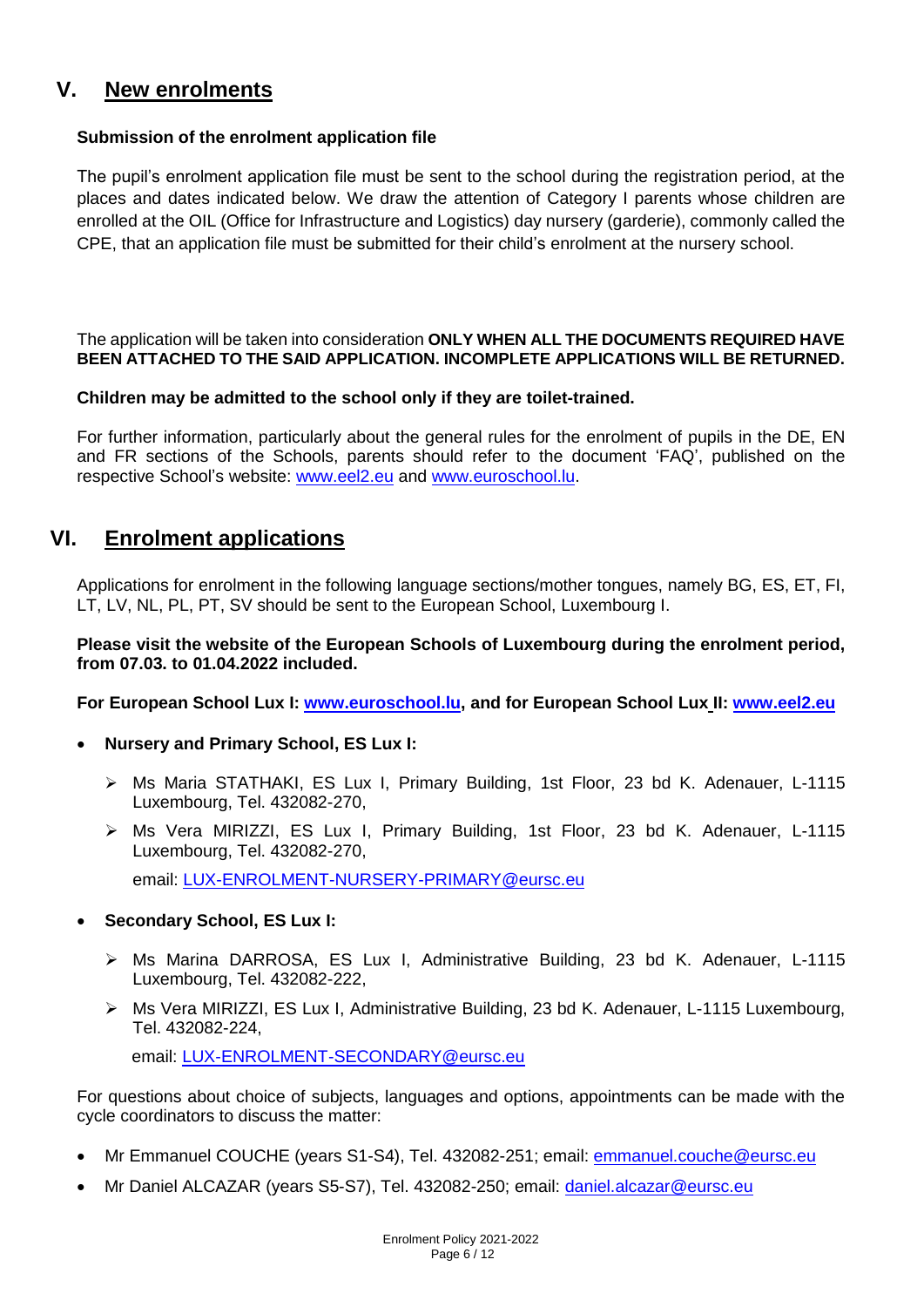**Enrolment applications for the following language sections/mother tongues, namely CS, DA, EL, HR, HU, IT, RO, SK, SL should be sent to the European School, Luxembourg II:**

- **Nursery and Primary School, ES Lux II:**
	- ➢ Ms Yolande MICHAUD, ES Lux II, Primary Building, 6 rue Gaston Thorn, L-8268 Bertrange, Tel. 273224-3002; email: [MAM-INSCRIPTION-MAT-PRI@eursc.eu](mailto:MAM-INSCRIPTION-MAT-PRI@eursc.eu)
	- ➢ Ms Mélanie KISTIAENS, ES Lux II, Primary Building, 6 rue Gaston Thorn, L-8268 Bertrange, Tel. 273 224 – 3239; email: [MAM-INSCRIPTION-MAT-PRI@eursc.eu](mailto:MAM-INSCRIPTION-MAT-PRI@eursc.eu)
- **Secondary School, ES Lux II:**
- ➢ Ms Blandine THISSERANT, ES Lux II, Secondary Building, 6 rue Gaston Thorn, L-8268 Bertrange, Tel. 273224-4002; email: [MAM-INSCRIPTION-SEC@eursc.eu](mailto:MAM-INSCRIPTION-SEC@eursc.eu)

For questions about choice of subjects, languages and options, appointments can be made with the cycle coordinators to discuss the matter:

- Mr David PARKER (years S1-S3); email: [david.parker@eursc.eu](mailto:gerhard.pelikan@eursc.org)
- Mr Sébastien BELPAUME (years S4-S7); email: [sebastien.belpaume@eursc.eu](mailto:sebastien.belpaume@eursc.org)

**Enrolment applications for the DE, EN and FR sections may be sent equally to either of the Luxembourg European Schools, according to the preference of the pupil's legal representatives. In this case, the Schools will handle distribution of the applications in accordance with the admission rules set out above. Analysis of the enrolment application files will be carried out jointly by the management of the two Schools. Under no circumstances does the submission of an enrolment application to a particular School mean that it will be accepted by the European School in question.**

#### **Closing dates for the submission and handling of enrolment applications:**

Parents are requested to submit their enrolment application(s) from **Monday 7 th March 2022 until Friday, 1st April 2022** at the latest. Applications will be dealt with from **Monday 4 th April 2022** onwards. Replies will be sent to parents by **Friday, 3rd June 2022** at the latest. **We request parents not to call the secretariats of the two Schools before that date, so as not to delay the handling of the files.**

Parents are required to respond promptly to any requests for information/clarification that might be sent to them by the Schools. Files that are incomplete or contain inaccurate information may result in the child's non-admission.

#### <span id="page-6-0"></span>**VII. Documents to be attached to the enrolment application file (NB: All photocopies must be prepared by parents)**

- Two recent passport size photos of the child
- A birth certificate or civil status certificate (original or certified copy of original!)
- From primary year 2 onwards: School reports for the 2020-2021 school year and the interim report for 2021-2022. If the school does not issue an interim report, an attendance certificate should be produced. At the end of the current school year, the school report for 2021-2022 indicating whether or not the child has fulfilled the requirements to be promoted to the year above.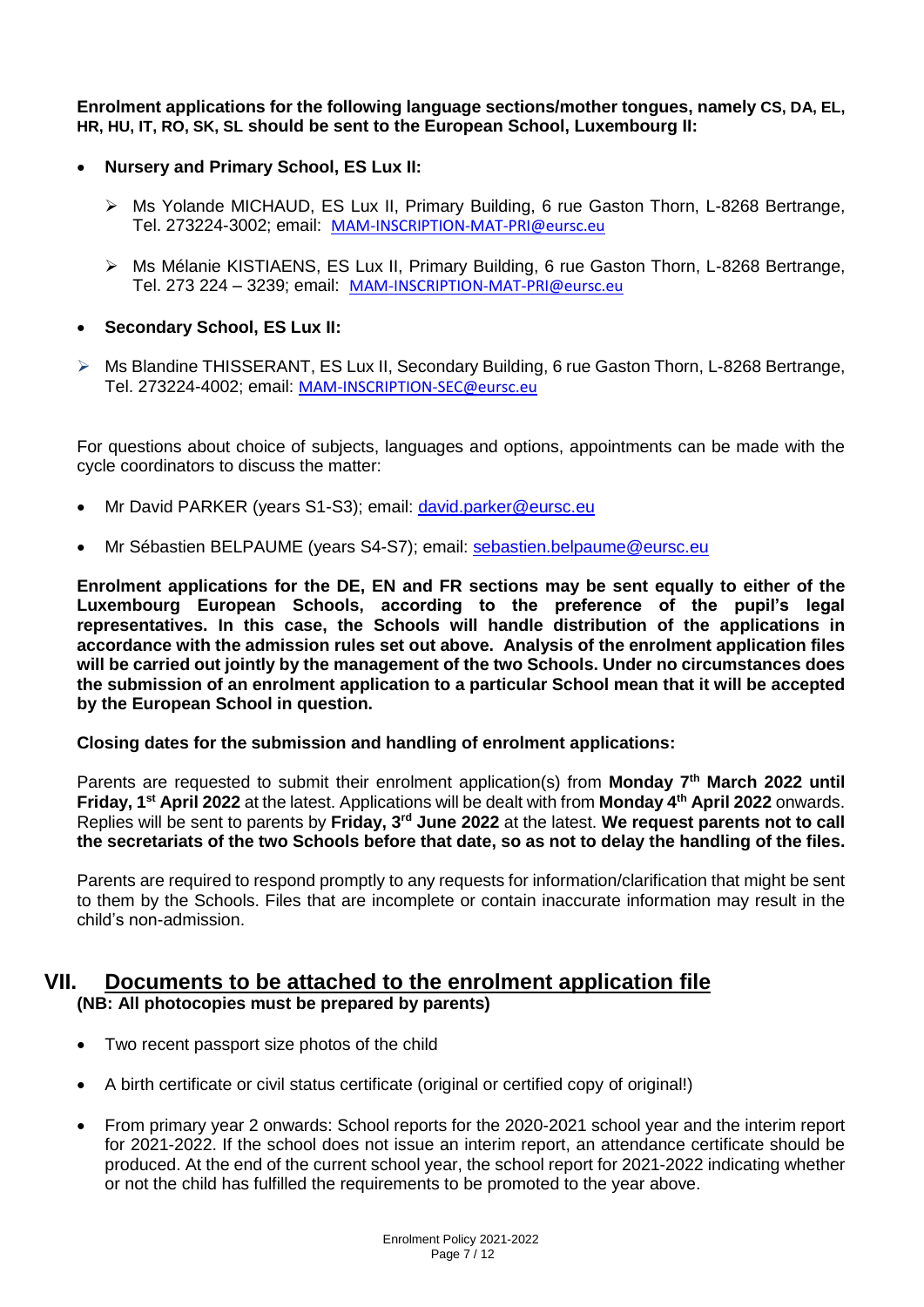- In the case of the parents' separation or divorce, the judge's decision on the exercise of parental authority and custody of the child should be attached.
- Attestation from employer.
	- ➢ For Category I: The original certificate of appointment of the official (or other member of staff) employed by the institutions (form provided in the enrolment application file).
	- ➢ For Category II: Attestation from the employer. (A specific form should be asked at the pedagogical secretariat of the concerned School).
	- ➢ For Category III: An attestation from the employer.
- Certificate of residence (certificat de résidence élargi).
- The Medical Service form and a photocopy of the vaccination card. (The form is available on the School's website).
- A detailed diagnosis and/or a multidisciplinary medical-psycho-educational assessment that is less than two years' old, written in English, French or German, and contact with the School's management for more information if intensive support is necessary.

#### <span id="page-7-0"></span>**VIII. Additional rules for the enrolment of Category II and III pupils**

Category II pupils are accepted under the terms of the agreement signed with the employer and in accordance with the rules approved by the Board of Governors of the European Schools.

As far as Category III pupils are concerned, the Directors can determine how many enrolments of pupils in this category can be considered for the two Schools only after having ascertained the number of applications for the enrolment of Category I and II pupils.

Each of the two Schools organises its admissions independently, giving priority to undersubscribed language sections (i.e. those with the fewest pupils). No Category III pupil may be admitted into a class which already has 24 or more pupils. Admission is decided on a case by case basis.

Applications for the enrolment of Category III pupils will be considered only on condition that the first part of the advance payment of school fees for the **2022-2023** school year has been paid, i.e. the sum of €500. Proof of payment must be attached to the enrolment application file.

**Important note: This sum of money is non-refundable, except if the enrolment application has to be refused by the School for a reason relating to the regulations of the European Schools (e.g. no place available, ...).**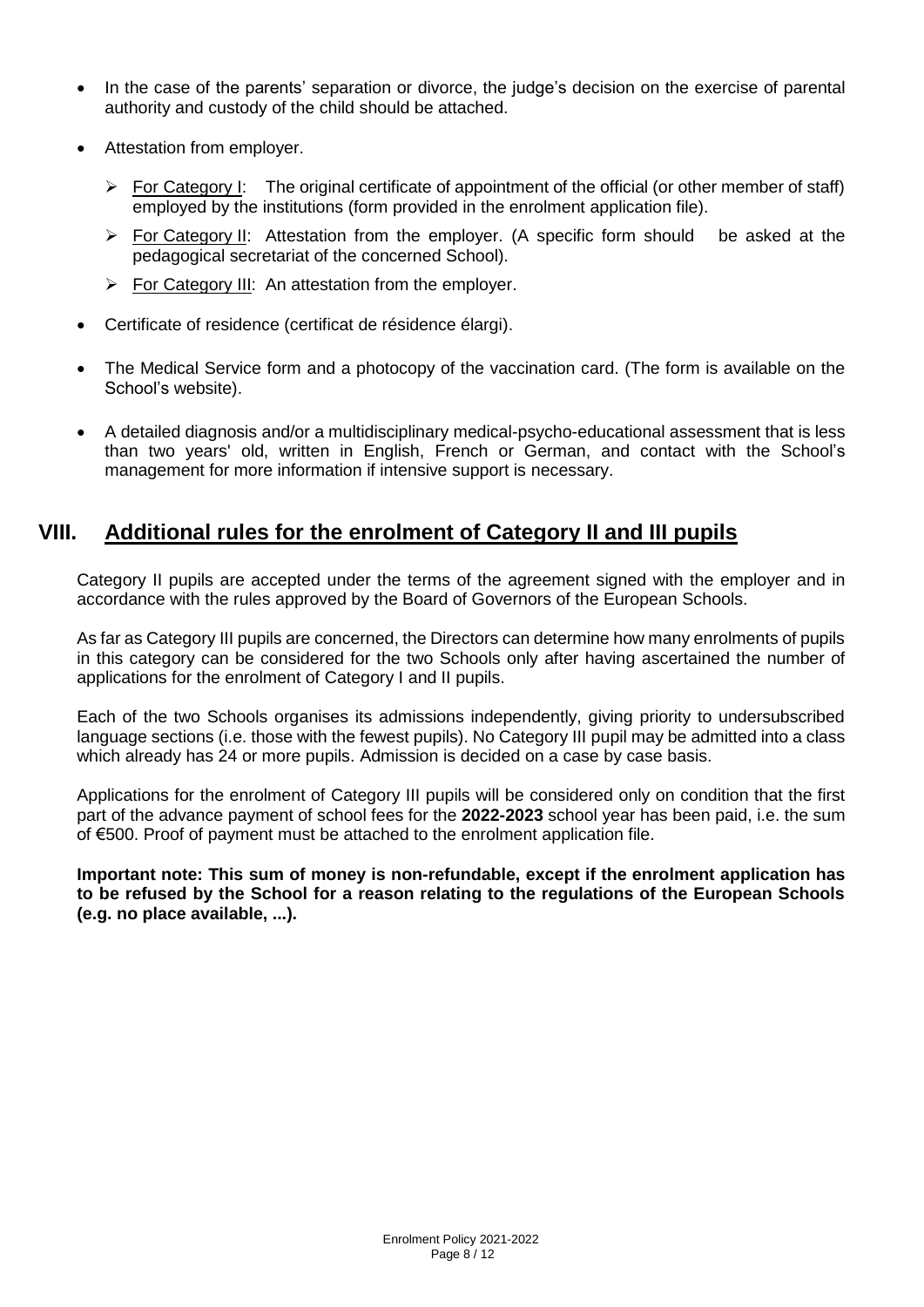### <span id="page-8-0"></span>**IX. Transition between the cycles**

#### **Pupils moving up from the nursery school to primary year 1 and from the primary school to secondary year 1.**

Pupils **already on roll in the nursery cycle** of the European School during the 2021-2022 school year will be automatically transferred to primary year 1; no re-enrolment is required. Forms for the choice of Language 2 and religion or ethics will be distributed in class and should be returned to the teacher.

Pupils **already on roll in primary year 5** of the European School during the 2021-2022 school year will be automatically transferred to secondary year 1; no re-enrolment is required. Czech and Hungarian pupils in primary year 5 at the European School, Luxembourg II will be assigned to a DE, EN or FR class according to their Language 2.

# <span id="page-8-1"></span>**X. Transfer applications**

Applications for a transfer to the other European School in Luxembourg for the following school year may be submitted for pupils attending one of the Luxembourg European Schools.

To be considered, any transfer application must be made in writing to the Director of the School where the pupil is currently on roll by **Friday 6 th May 2022** at the latest. Parents must provide their **school reports and/or timetable** to facilitate the transfer.

The School to which the transfer application was sent will reply as quickly as possible and no later than **Friday 3 rd une 2022**.

Transfer applications will be accepted only on condition that places are available in the class at the School requested and that such transfers will not cause or exacerbate imbalance, in terms of distribution of the pupil population, within the meaning of Rule 6 of the aforementioned admission rules. Should there be more applications than there are places available, arbitration will be conducted in accordance with the order of priority determined in Rule 7 of the aforementioned admission rules.

Only one transfer application is possible during a child's schooling in the Luxembourg European Schools. Any request submitted after the deadline will not be taken into consideration. Once an application is accepted, there is no return to the school of origin. The decision is final.

# <span id="page-8-2"></span>**XI. Mother tongue or dominant language**

We would invite you to read carefully the **Language Policy of the European Schools**, reference 2019-[01-D-35-en-2](https://www.eursc.eu/BasicTexts/2019-01-D-35-en-2.pdf) which sets out in detail the rules applicable.

In the European Schools, pupils are admitted to the language section corresponding to their mother tongue or to their dominant language, in accordance with Article 47 of the General Rules of the European Schools, which stipulates the following:

#### *"Level required for acceptance*

- *a) A table of equivalences (Annex II), drawn up in accordance with Article 11 of theConvention defining the Statute of the European Schools, determines the level at which pupils who have successfully completed a period of study in a state/public sector school or educational establishment recognised by one of the Contracting Parties and who hold a certificate to that effect from the educational authorities of that country are accepted. The table also sets out the conditions for recognition in each of those countries, pursuant to Article 5 of the Convention, of years of study successfully completed at the European School.*
- *b) A pupil may not normally be admitted to secondary year 1 of a European School unless he/she has fulfilled the conditions for admission to the corresponding year in his/her country of origin, as shown in the table of equivalences (Annex II) drawn up in accordance with Articles 5 and 11 of the Convention.*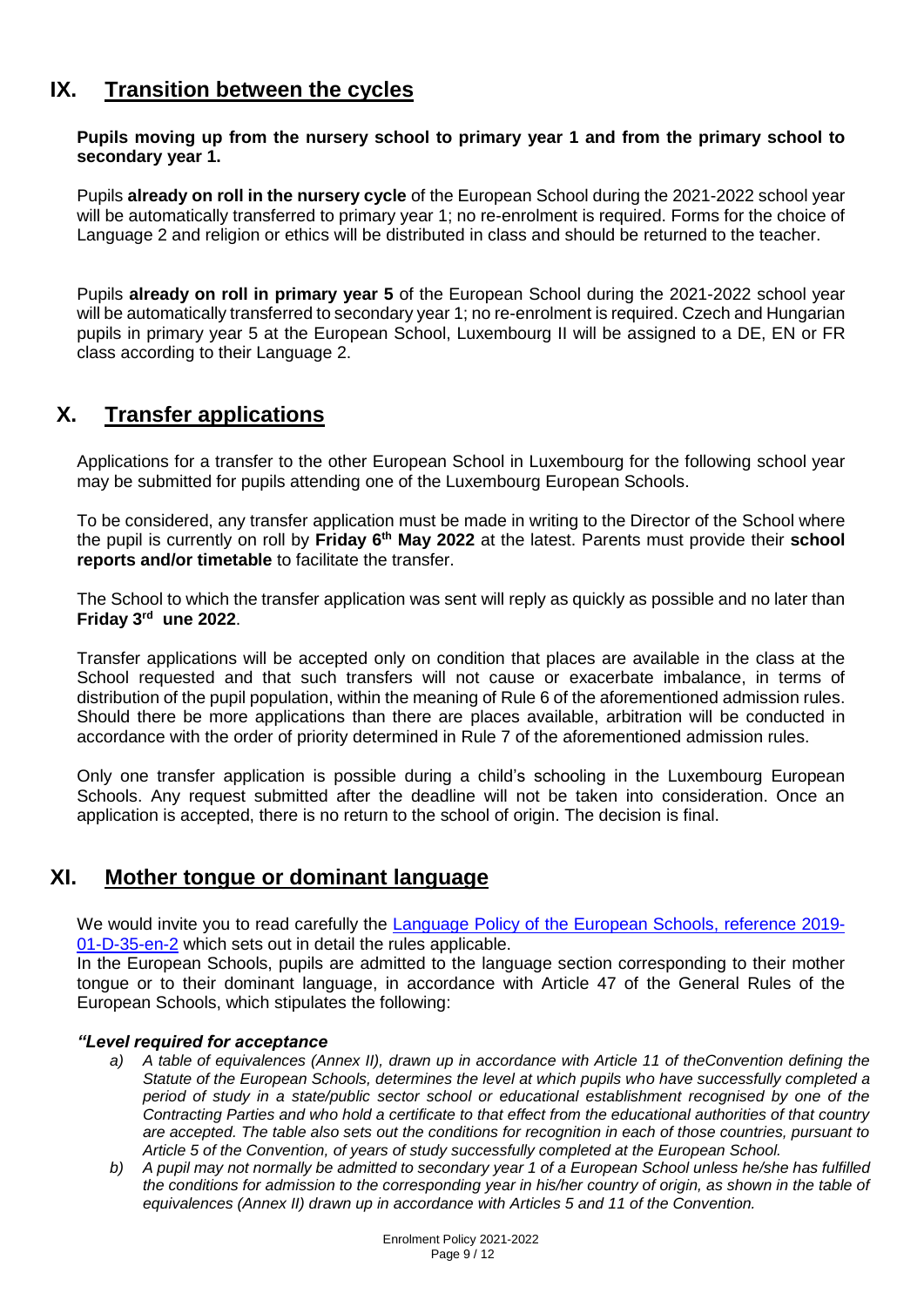- *c) If the certificate shows that the pupil failed to reach the required standard in one or more subjects, he/she shall be required to sit the relevant promotion examinations in the school he/she has been attending if this is not more than 100 km from the European School. If it is, he/she may sit the examinations at the European School instead of at his/her former school.*
- *d) If a pupil's knowledge of a language required for the continuation of his/her education is poor or non-existent because his/her former school followed a different curriculum, his/her legal representatives shall undertake to send him/her to classes in that language (notwithstanding the arrangements made by the school to integrate pupils without their own language section).*
- *e) A fundamental principle of the European Schools is the teaching of mother tongue/dominant language as first language (L1). This principle implies the pupil's enrolment in the section of his/her mother tongue/ dominant language where such a section exists.*

*This principle may be waived only where the child has been educated in a language other than his/her mother tongue/dominant language for a minimum of two years at primary or secondary level. The European Schools will presume in that case that the child will be capable of continuing his/her schooling in the language in question.* 

*In schools where the section corresponding to a pupil's mother tongue/dominant language does not exist, he/she will generally be enrolled in one of the vehicular language sections. He/She will attend the classes in his/her mother tongue/ dominant language organised for so-called SWALS (Students Without A Language Section) as L1.* 

*Parents will not be free to choose their child's first language (L1), its determination being the responsibility of the school's Director. L1 must correspond to the child's mother tongue or dominant language, in the case of multilingual children, the dominant language being the one of which they have the best command. Should there be any dispute about the pupil's L1, it will be the Director's responsibility to determine which*  language it is, on the basis of the information provided by the pupils' legal representatives on the enrolment *form and by requiring the pupil to take comparative language tests, organised and under the control of the school's teachers. The tests will be organised whatever the pupil's age and teaching level, i.e. including the nursery cycle.* 

*Determination of L1 at the time of the child's enrolment is definitive in principle. A change of Language 1 may only be authorised by the Director for compelling pedagogical reasons, duly established by the Class Council and on the initiative of one of its members.* 

*Should a new language section be created, children previously enrolled with SWALS status and who had the language of this new section as their Language 1 will automatically be admitted to the newly created language section without the need for them to be required to take comparative language tests.* 

*In that case, a change of L1 may only be authorised by the Director for compelling pedagogical reasons, duly established by the Class Council and on the initiative of one of its members.* 

For further Information please refer to the General Rules of the European Schools.

#### <span id="page-9-0"></span>**XII. General regulations for language teaching in the European School:**

- L1 is taught from nursery year 1 and is the language of the section in which the pupils is enrolled. For Categories I and II pupils in a school with no section corresponding to their mother tongue, special regulations are applicable.
- L2 is taught from primary year 1: it may only be DE or EN or FR and must be different from L1.

Category III Students Without A Language Section (SWALS) will have access to the L1 courses corresponding to their mother tongue/dominant language, in so far as the course already exists through the enrolment of Category I and II pupils.

#### **XIII. Pupils with Special Educational Needs (Intensive Support)**

<span id="page-9-1"></span>(see documents [2012-05-D-14-en-9](https://www.eursc.eu/Documents/2012-05-D-14-en-9.pdf#search=pupils%20with%20special%20educational%20needs) and [2012-05-D-15-en-12\)](https://www.eursc.eu/Documents/2012-05-D-15-en-12.pdf#search=pupils%20with%20special%20educational%20needs)

The Luxembourg European Schools admit pupils with special educational needs, using the following procedure: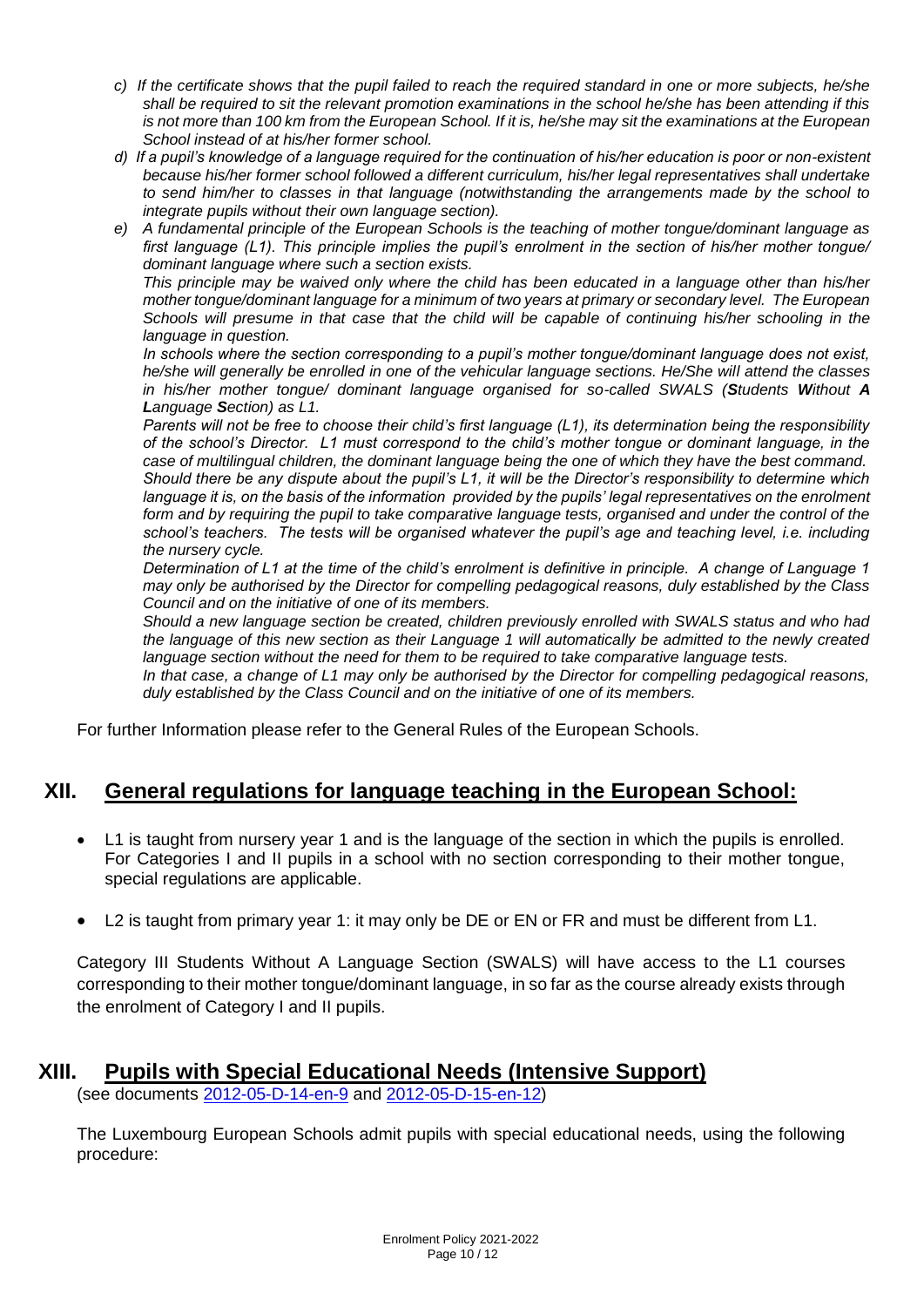- On the basis of documents provided by the family and of any additional reports by experts in the field which may be required, an Advisory Group evaluates the School's ability to meet the child's special needs. It determines the framework and conditions for individualised teaching/learning. The Advisory Group may recommend an observation period or provisional admission.
- On the basis of the recommendations submitted to him by the Advisory Group, the Director of the School decides whether or not the school is able to provide appropriate educational and social integration for the child. If the decision is favourable, an agreement is signed by the School and the parents, valid for one school year and determining the assistance provided by the school and the support measures arranged by the parents.

At the end of the school year, an evaluation enables it to be determined whether the child has made sufficient progress and establishes the conditions in which the school is able to provide the necessary support for the following year.

Martin WEDEL Maurice VAN DAAL

Director of the ES Luxembourg I Director of the ES Luxembourg II

#### **Tables of the language sections of the two European Schools**

| <b>European School,</b><br><b>Luxembourg I</b> |                  |           | European School,<br><b>Luxembourg II</b> |
|------------------------------------------------|------------------|-----------|------------------------------------------|
| DE                                             | German           | <b>DE</b> | Germa                                    |
| EN                                             | English          | <b>EN</b> | English                                  |
| FR.                                            | French           | <b>FR</b> | French                                   |
| <b>BG</b>                                      | <b>Bulgarian</b> | <b>CS</b> | Czech                                    |
| ET                                             | Estonian         | DA        | Danish                                   |
| <b>ES</b>                                      | Spanish          | EL        | Greek                                    |
| FI                                             | Finnish          | <b>HR</b> | Croatia                                  |
| LV                                             | Latvian          | HU        | Hunga                                    |
| LT                                             | Lithuanian       | ΙT        | Italian                                  |
| <b>NL</b>                                      | Dutch            | <b>RO</b> | Romar                                    |
| PL                                             | Polish           | <b>SL</b> | Sloven                                   |
| PT                                             | Portuguese       | <b>SK</b> | Slovak                                   |
| SV                                             | Swedish          |           |                                          |

| European School,         |                  | European School,     |           |
|--------------------------|------------------|----------------------|-----------|
| <b>Luxembourg I</b>      |                  | <b>Luxembourg II</b> |           |
| DE                       | German           | DE                   | German    |
| EN                       | English          | EN                   | English   |
| FR.                      | French           | <b>FR</b>            | French    |
| BG                       | <b>Bulgarian</b> | <b>CS</b>            | Czech     |
| ЕT                       | Estonian         | DA                   | Danish    |
| ES                       | Spanish          | EL                   | Greek     |
| FI                       | Finnish          | <b>HR</b>            | Croatian  |
| LV                       | Latvian          | HU                   | Hungarian |
| LT                       | Lithuanian       | IΤ                   | Italian   |
| <b>NL</b>                | Dutch            | <b>RO</b>            | Romanian  |
| PL                       | Polish           | <b>SL</b>            | Slovenian |
| $\overline{\mathsf{PT}}$ | Portuguese       | <b>SK</b>            | Slovak    |